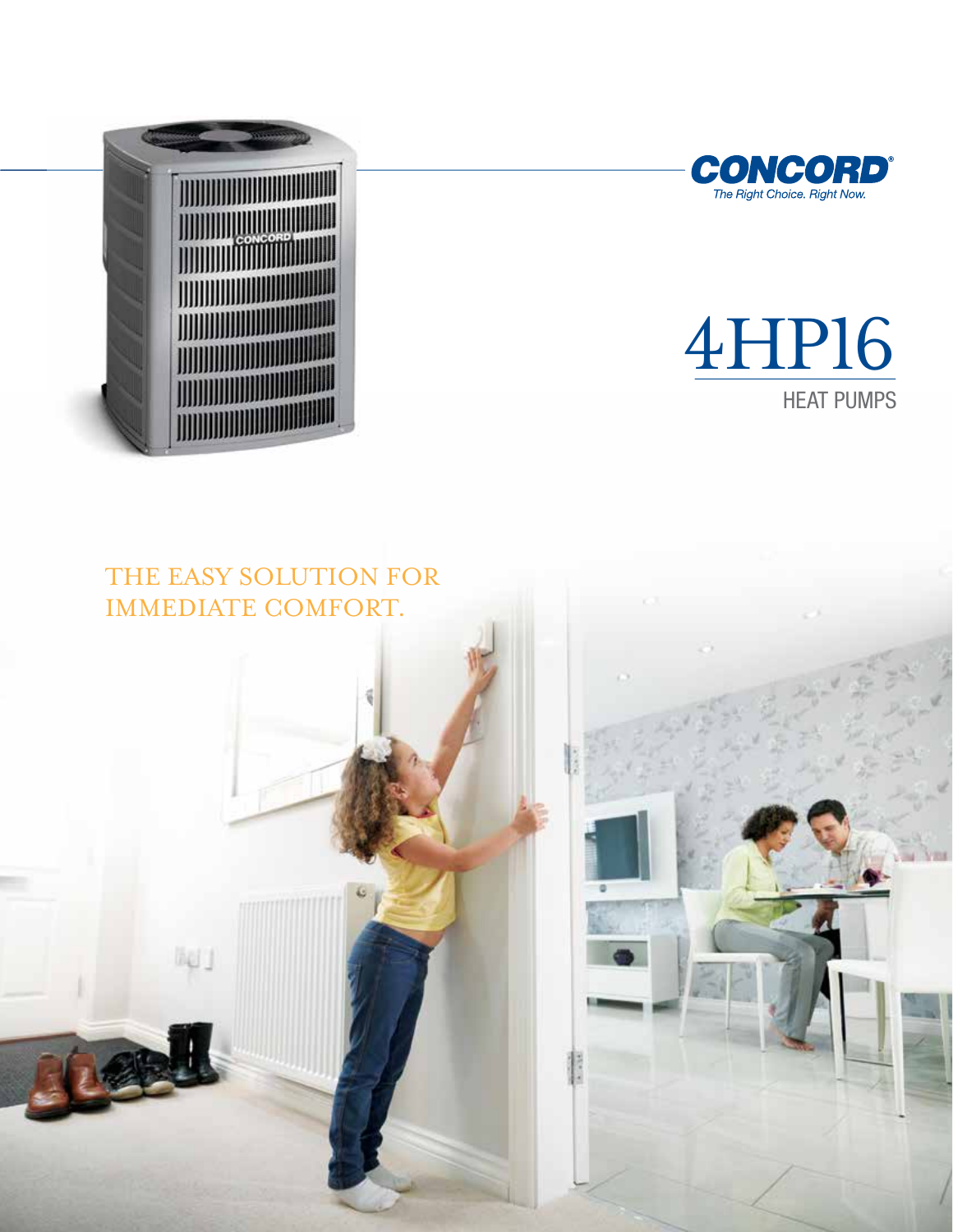### ONE SMART AND EASY DECISION, AND YOU CAN RELAX YEAR AFTER YEAR.

Outstanding home comfort and money-saving efficiency can be yours now, and for many years to come, with the Concord™ 4HP16 heat pump. With two-stage operation, the 4HP16 works its hardest to maintain consistent temperatures and minimize your energy costs. And that not only makes it a smart decision, but also a simple one.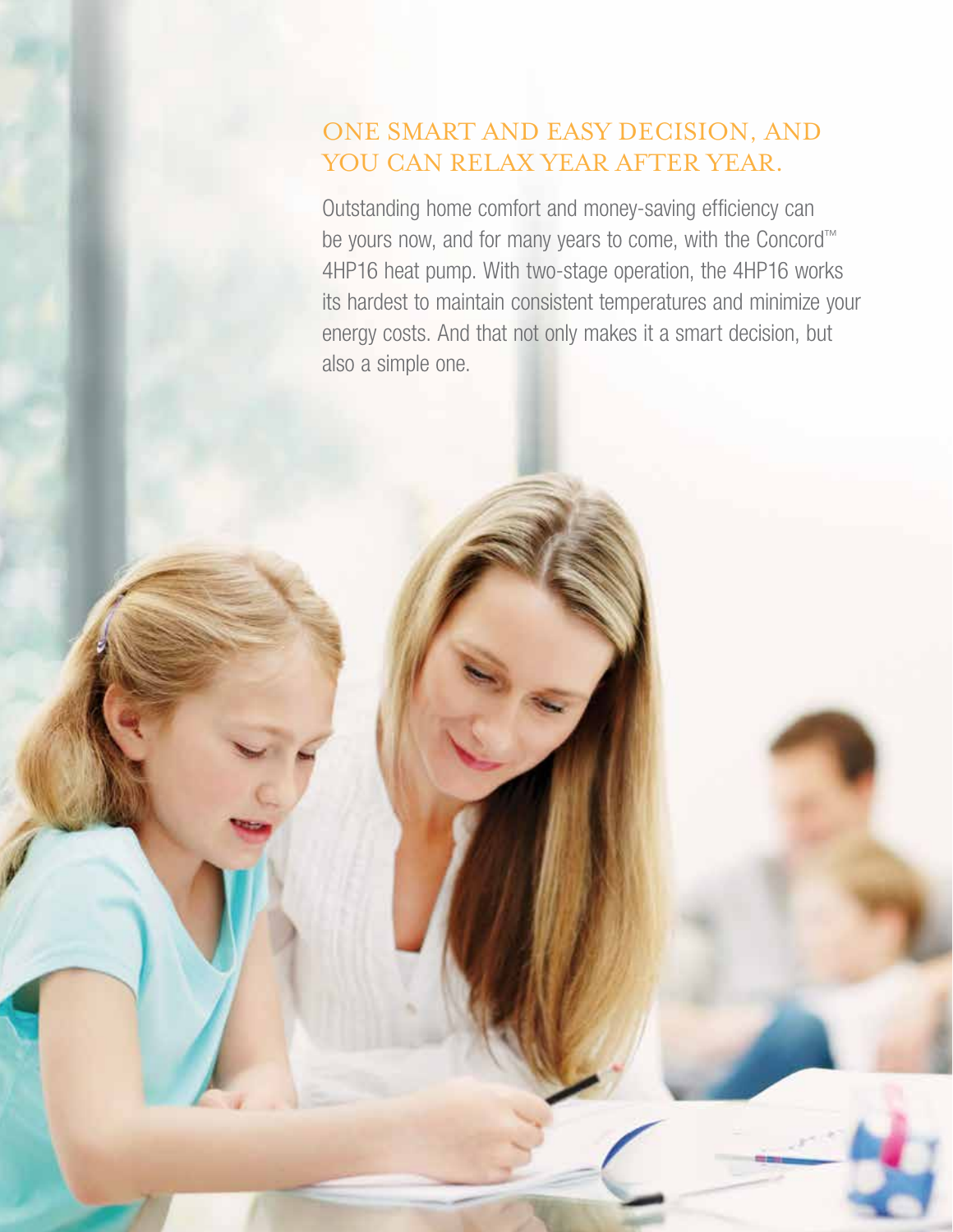

## SOME DECISIONS ARE TOUGH. THIS ONE ISN'T.

When you consider Concord systems, quality and value are givens. You're getting peace of mind with great features and smart designs that squeeze more efficiency out of every energy dollar. And best of all, you get it right now.

#### Two-stage cooling lets the savings and benefits multiply.

Many heat pumps operate only at full power, but the Concord 4HP16 has two different stages of heating and cooling. During mild weather, the two-stage compressor runs mostly at low capacity, using less energy. Longer, slower operating cycles also allow for more even temperatures, quieter operation and better humidity control.\*

#### A solid performer can do wonders for your utility bills.

The standard measures of a heat pump's operating efficiency are SEER (Seasonal Energy Efficiency Ratio) and HSPF (Heating Seasonal Performance Factor). The higher the numbers, the better the performance, and with 16 SEER and 8.5 HSPF ratings, the Concord 4HP16 has the power to provide substantial utility savings.





*U.S. Average Five-Year Electric Cumulative Energy Savings for High-Efficiency 16 SEER Heat Pumps vs. 10 SEER. Energy Efficiency and renewable Energy Network, U.S. Department of Energy. The U.S. national average is used for electricity consumption. Actual cost savings may vary depending on personal lifestyle, system settings, equipment maintenance, local climate, actual construction, installation of equipment and duct system, hours of operation and local utility rates. This information is intended as an example for comparison purposes only.*

*\*When matched with a variable speed indoor component.*

#### A Concord heat pump works hard, but it does so very softly.

Since the two-stage compressor runs mostly at a lower speed, operating sounds are kept to a minimum. A heavy-duty blanket surrounding the compressor further reduces sound levels. Plus, the 4HP16 goes into defrost mode without the loud hissing noise that may occur in other heat pumps.